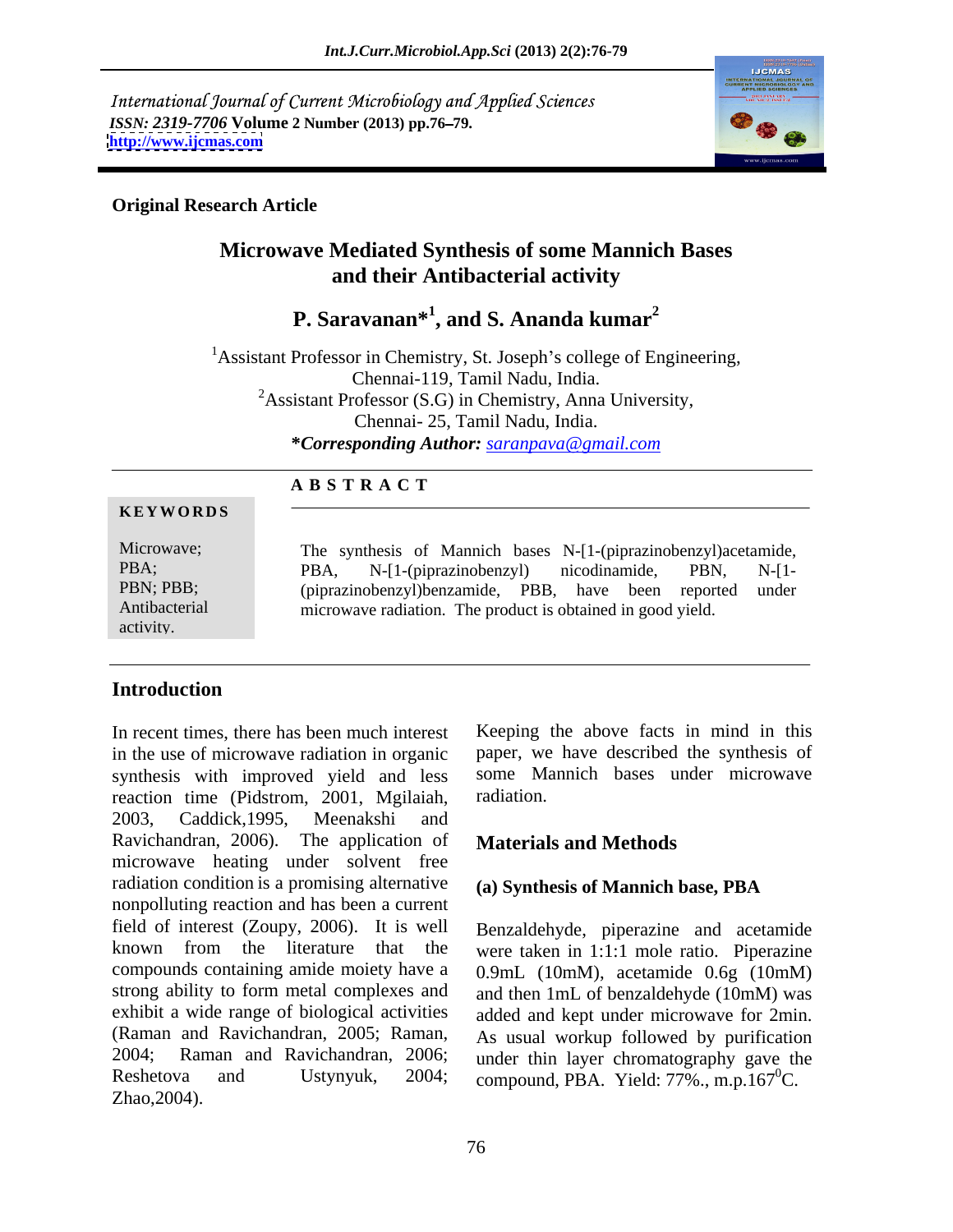Benzaldehyde, piperazine and nicodinamide anticancer(Holla *et al*., 2003) and analgesic were taken in 1:1:1 mole ratio. Piperazine drugs( Malinka *et al*., 2005). They have 0.9mL (10mM), nicodinamide 1.22g also found several applications in the (10mM) and then 1mL of benzaldehyde polymer industry as paints and surface (10mM) was added and kept under active reagents (Tramontini and Ghedeni, microwave for 2min. As usual workup 1988). followed by purification under thin layer chromatography gave the compound, PBN. Results and Discussion Yield:  $79\%$ ., m.p.  $169\%$ C.

### **(c) Synthesis of Mannich base, PBB**

Benzaldehyde, piperazine and benzamide All the compounds (PBA, PBN, and PBB) were taken in 1:1:1 mole ratio. Piperazine 0.9mL (10mM), benzamides 1.2g (10mM) and then 1mL of benzaldehyde (10mM) was added and kept under microwave for 3min. As usual workup followed by purification under thin layer chromatography gave the compound, PBB. Yield: 79%., m.p. 1670C. **Antibacterial activity of the compound**

All the compounds (PBA, PBN, and PBB) gave satisfactory spectral data like IR and 1H-NMR. The elemental analyses values was found to be maximum in *E.coli* (13mm) were consistent with the stoichiometry for and minimum in *S. aureus* (11mm). were consistent with the stoichiometry for and all the Mannich bases and the analytical data are given in the table -1. <br>in *Ps.aeruginosa* (14mm) of PBN

# **Antibacterial activity of the compound**

Antibacterial activity of the compound PBA, PBN, and PBB have been carried out against the gram positive bacteria like *S. aureus, B.* Mannich bases have been reported as *subtilis* and gram negative DMSO as solvent potential (Table 2). Ampicillin was used as the standard for comparing the bacteria such as 2008); antir *E. coli. P. aeuroginosa* using Muller Hinton vasorelaxing *E. coli, P. aeuroginosa* using Muller Hinton agar by well-diffusion method using results. The zone of inhibition values was drugs( Malinka *et al*., 2005). They have determined at the end of an incubation period of 24h at 37 °C. Mannich bases have polymer industry as paints and surface been reported as potential biological agents. active reagents (Tramontini and Ghedeni, They find application as antitubercular 1988).

**(b) Synthesis of Mannich base, PBN** (Joshi e*t al.,* 2008); antimalarial (Lopes *et al*., 2004) vasorelaxing ( Ferlin *et al*., 2002) active reagents (Tramontini and Ghedeni, 1988).

## **Results and Discussion**

#### **Synthesis of Mannich base,PBA, PBN and PBB**

All the compounds (PBA, PBN, and PBB) gave satisfactory spectral data like IR and 1H-NMR. The elemental analyses values were consistent with the stoichiometry for all the Mannich bases and the analytical data are given in the table -1.

# **PBA, PBN, and PBB**

**PBA, PBN, and PBB** in *S.aureus* (13mm) and minimum in Antibacterial activity of the compound PBA was found to be maximum in *E.coli* (13mm) and minimum in *S.aureus* (11mm). Maximum inhibitory activity was observed in *Ps.aeruginosa* (14mm) of PBN compounds. Antibacterial activity of the compound PBB was found to be maximum *Ps.aeruginosa* (10mm). The antibacterial activity was represented in table.2.

> biological agents. They find application as antitubercular ( Joshi e*t al.,* 2008); antimalarial (Lopes *et al*., 2004) (Ferlin *et al.*, 2002) anticancer( Holla *et al*., 2003) and analgesic also found several applications in the active reagents (Tramontini and Ghedeni, 1988).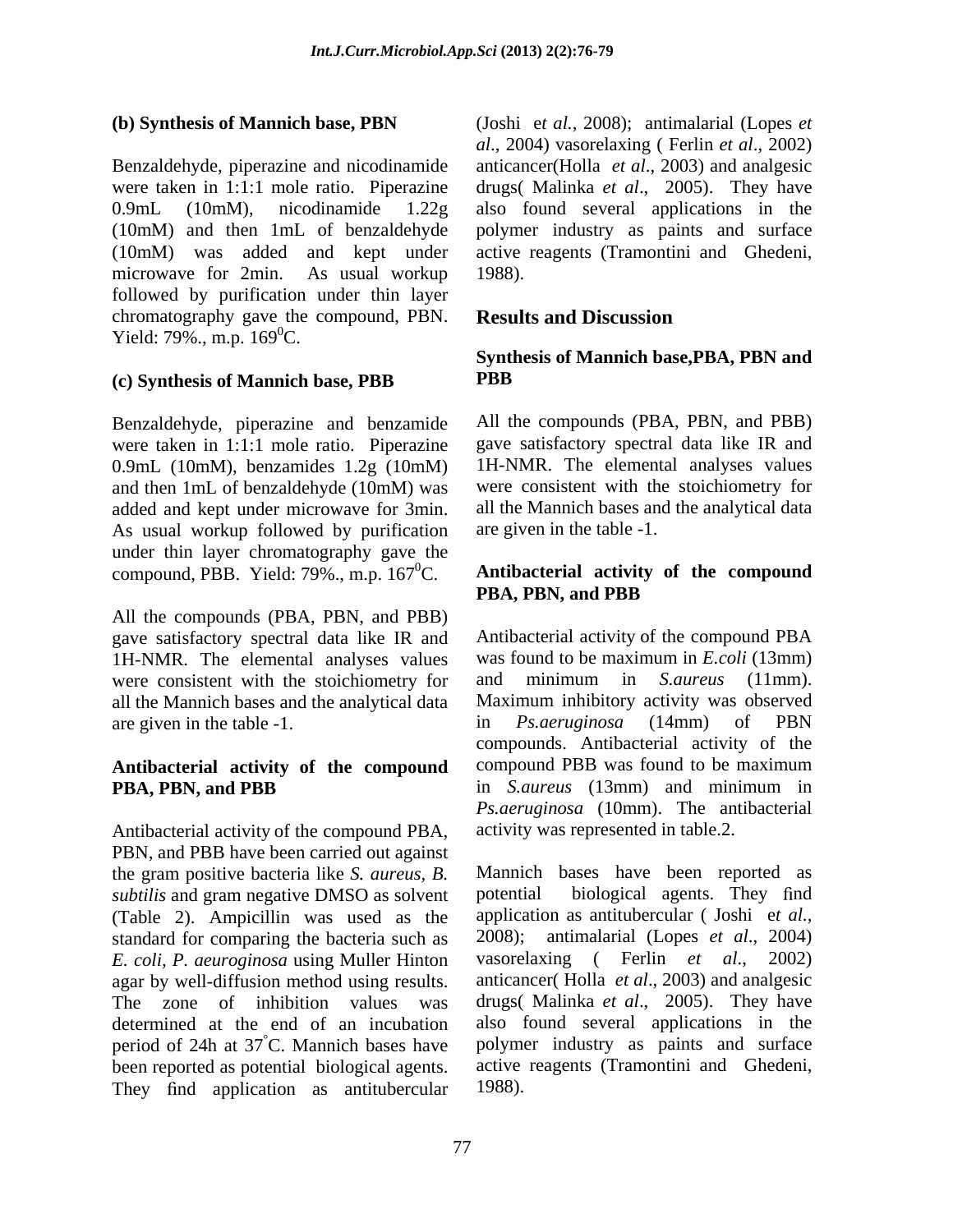

**Figure.1(a)** Formation of Mannich base, PBA





|            |         |        | <b>Found (Calculated)</b> |         |               |                  |                 |        |               |                   |
|------------|---------|--------|---------------------------|---------|---------------|------------------|-----------------|--------|---------------|-------------------|
| Compound   |         |        |                           |         |               | <b>Compounds</b> | <i>S.aureus</i> | E.coli | P.aeuroginosa | <b>B.subtilis</b> |
|            | ◡       | Н      | N                         |         | Yield         |                  |                 |        |               |                   |
|            | (%)     | (9/0)  | (%)                       | Mol.wt  | $\frac{0}{0}$ | <b>PBA</b>       | 14              |        | 13            | 12                |
|            | 65.48   | 7.93   | 18.00                     | 233.16  |               |                  |                 |        |               |                   |
| <b>PBA</b> | (66.74) |        | (8.15)                    | (18.02) | 77            | PBB              |                 | 10     | 12<br>⊥∠      | 13                |
|            | 66.74   |        | 18.09                     | 296     |               | PBB              |                 | 10     | 12            | 13                |
| PBN        | (68.93) | 6.38   | (6.75)                    | (18.92) | 79            |                  |                 |        | - ∠           |                   |
| PBB        | 73.14   | 7.04   | 14.98                     | 295     | 79            | Ampicillin       |                 | 8      |               | 10                |
|            | (73.23) | (7.11) | (14.24)                   |         |               |                  |                 |        |               |                   |

**Table. 1** Analytical data of the Mannich bases **Table. 2** Antibacterial activity of Mannich bases

|          |                                | <b>Found (Calculated)</b>       |       |             |     |                                                              |  |
|----------|--------------------------------|---------------------------------|-------|-------------|-----|--------------------------------------------------------------|--|
| Combound |                                |                                 | Yield | l Compounds |     | $\text{ls}$   S.aureus   E.coli   P.aeuroginosa   B.subtilis |  |
|          | . 10A                          |                                 |       |             |     |                                                              |  |
|          | 05.48                          | 18.00                           |       |             |     |                                                              |  |
| PBA      | (66.74)                        | (0.13)                          |       | --          |     |                                                              |  |
|          |                                | 18.09<br>nne                    |       |             |     |                                                              |  |
| PBN      | . n. s                         |                                 |       |             | 1 T |                                                              |  |
|          | (68.93)                        | (18.92)                         |       |             |     |                                                              |  |
|          | 72 1.<br>$1.3.1 +$             | 7.04   14.98<br>00 <sup>2</sup> |       | Ampicilin.  |     |                                                              |  |
| PBB      | and the company of the company |                                 |       |             |     |                                                              |  |